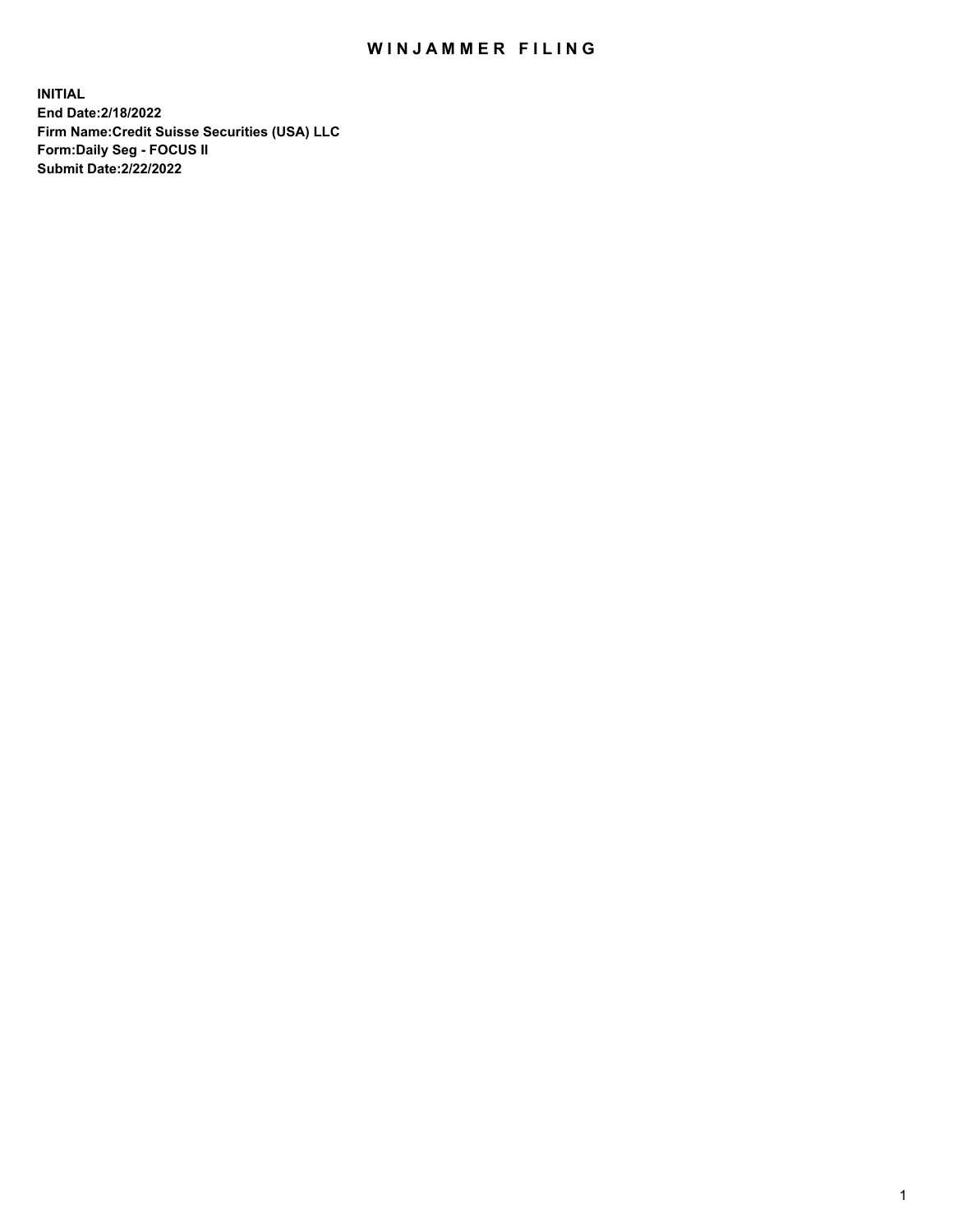**INITIAL** 

## **End Date:2/18/2022 Firm Name:Credit Suisse Securities (USA) LLC Form:Daily Seg - FOCUS II Submit Date:2/22/2022**

## **Daily Segregation - Cover Page**

| Name of Company<br><b>Contact Name</b>                                                                                                                                                                                                                                                                                         | <b>Credit Suisse Securities (USA)</b><br><b>LLC</b><br><b>Alexander Baptiste</b> |
|--------------------------------------------------------------------------------------------------------------------------------------------------------------------------------------------------------------------------------------------------------------------------------------------------------------------------------|----------------------------------------------------------------------------------|
| <b>Contact Phone Number</b>                                                                                                                                                                                                                                                                                                    | 919-994-6223                                                                     |
| <b>Contact Email Address</b>                                                                                                                                                                                                                                                                                                   | alexander.baptiste@credit-suiss<br>e.com                                         |
| FCM's Customer Segregated Funds Residual Interest Target (choose one):<br>a. Minimum dollar amount: ; or<br>b. Minimum percentage of customer segregated funds required:% ; or<br>c. Dollar amount range between: and; or<br>d. Percentage range of customer segregated funds required between: % and %.                       | $\frac{\frac{0}{5}}{\frac{0}{0}}$<br>0 <sub>0</sub>                              |
| FCM's Customer Secured Amount Funds Residual Interest Target (choose one):<br>a. Minimum dollar amount: ; or<br>b. Minimum percentage of customer secured funds required:%; or<br>c. Dollar amount range between: and; or<br>d. Percentage range of customer secured funds required between:% and%.                            | $\frac{0}{5}$<br>0 <sub>0</sub><br>0 <sub>0</sub>                                |
| FCM's Cleared Swaps Customer Collateral Residual Interest Target (choose one):<br>a. Minimum dollar amount: ; or<br>b. Minimum percentage of cleared swaps customer collateral required:% ; or<br>c. Dollar amount range between: and; or<br>d. Percentage range of cleared swaps customer collateral required between:% and%. | $\overline{\mathbf{0}}$<br>$\overline{5}$<br>0 <sub>0</sub><br>00                |

Attach supporting documents CH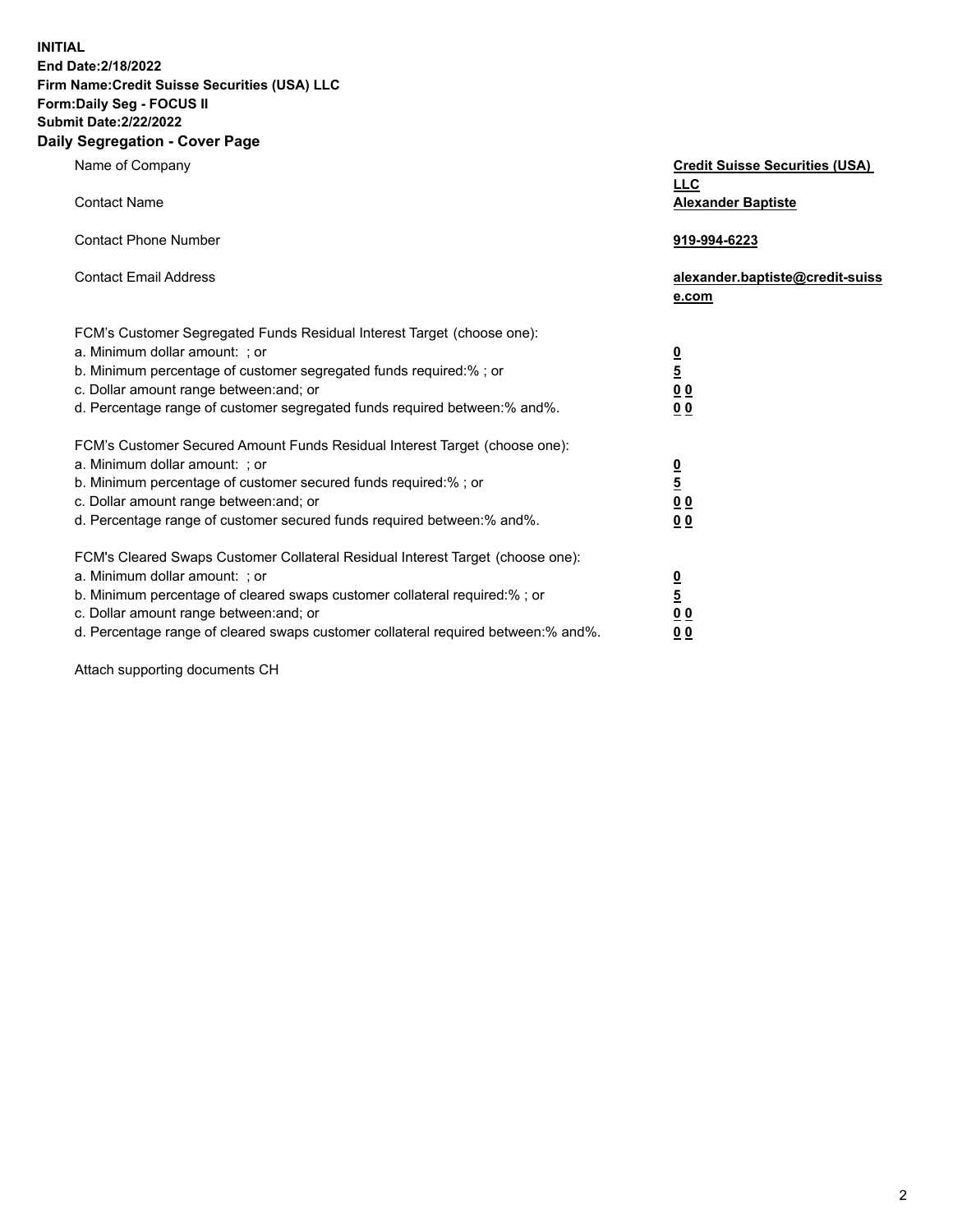**INITIAL End Date:2/18/2022 Firm Name:Credit Suisse Securities (USA) LLC Form:Daily Seg - FOCUS II Submit Date:2/22/2022** 

## **Daily Segregation - Secured Amounts**

|          | Foreign Futures and Foreign Options Secured Amounts                                                                                  |                                  |
|----------|--------------------------------------------------------------------------------------------------------------------------------------|----------------------------------|
|          | Amount required to be set aside pursuant to law, rule or regulation of a foreign                                                     | $0$ [7305]                       |
|          | government or a rule of a self-regulatory organization authorized thereunder                                                         |                                  |
| 1.       | Net ledger balance - Foreign Futures and Foreign Option Trading - All Customers                                                      |                                  |
|          | A. Cash                                                                                                                              | 3,580,204,675 [7315]             |
| 2.       | B. Securities (at market)<br>Net unrealized profit (loss) in open futures contracts traded on a foreign board of trade               | 554,776,885 [7317]               |
| 3.       | Exchange traded options                                                                                                              | $-1,603,782,382$ [7325]          |
|          | a. Market value of open option contracts purchased on a foreign board of trade                                                       | 7,852,216 [7335]                 |
|          | b. Market value of open contracts granted (sold) on a foreign board of trade                                                         | $-1,000,900$ [7337]              |
| 4.       | Net equity (deficit) (add lines 1. 2. and 3.)                                                                                        | 2,538,050,494 [7345]             |
| 5.       | Account liquidating to a deficit and account with a debit balances - gross amount                                                    | 14,213,473 [7351]                |
|          | Less: amount offset by customer owned securities                                                                                     | -13,888,753 [7352]324,720 [7354] |
| 6.       | Amount required to be set aside as the secured amount - Net Liquidating Equity                                                       | 2,538,375,214 [7355]             |
|          | Method (add lines 4 and 5)                                                                                                           |                                  |
| 7.       | Greater of amount required to be set aside pursuant to foreign jurisdiction (above) or line                                          | 2,538,375,214 [7360]             |
|          | 6.                                                                                                                                   |                                  |
|          | FUNDS DEPOSITED IN SEPARATE REGULATION 30.7 ACCOUNTS                                                                                 |                                  |
| 1.       | Cash in banks                                                                                                                        |                                  |
|          | A. Banks located in the United States                                                                                                | 12,272,170 [7500]                |
|          | B. Other banks qualified under Regulation 30.7                                                                                       | 462,138,942 [7520]474,411,112    |
|          |                                                                                                                                      | [7530]                           |
| 2.       | <b>Securities</b>                                                                                                                    |                                  |
|          | A. In safekeeping with banks located in the United States                                                                            | 554,776,885 [7540]               |
|          | B. In safekeeping with other banks qualified under Regulation 30.7                                                                   | 0 [7560]554,776,885 [7570]       |
| 3.       | Equities with registered futures commission merchants                                                                                |                                  |
|          | A. Cash                                                                                                                              | $0$ [7580]                       |
|          | <b>B.</b> Securities                                                                                                                 | $0$ [7590]                       |
|          | C. Unrealized gain (loss) on open futures contracts                                                                                  | $0$ [7600]                       |
|          | D. Value of long option contracts                                                                                                    | $0$ [7610]                       |
|          | E. Value of short option contracts                                                                                                   | 0 [7615]0 [7620]                 |
| 4.       | Amounts held by clearing organizations of foreign boards of trade                                                                    |                                  |
|          | A. Cash                                                                                                                              | $0$ [7640]                       |
|          | <b>B.</b> Securities                                                                                                                 | $0$ [7650]                       |
|          | C. Amount due to (from) clearing organization - daily variation                                                                      | $0$ [7660]                       |
|          | D. Value of long option contracts                                                                                                    | $0$ [7670]                       |
|          | E. Value of short option contracts                                                                                                   | 0 [7675]0 [7680]                 |
| 5.       | Amounts held by members of foreign boards of trade                                                                                   |                                  |
|          | A. Cash                                                                                                                              | 4,524,476,534 [7700]             |
|          | <b>B.</b> Securities                                                                                                                 | $0$ [7710]                       |
|          | C. Unrealized gain (loss) on open futures contracts                                                                                  | -1,689,877,284 [7720]            |
|          | D. Value of long option contracts                                                                                                    | 7,852,216 [7730]                 |
|          | E. Value of short option contracts                                                                                                   | -1,000,900 [7735]2,841,450,566   |
|          |                                                                                                                                      | [7740]                           |
| 6.       | Amounts with other depositories designated by a foreign board of trade                                                               | $0$ [7760]                       |
| 7.<br>8. | Segregated funds on hand                                                                                                             | $0$ [7765]                       |
| 9.       | Total funds in separate section 30.7 accounts<br>Excess (deficiency) Set Aside for Secured Amount (subtract line 7 Secured Statement | 3,870,638,563 [7770]             |
|          | Page 1 from Line 8)                                                                                                                  | 1,332,263,349 [7380]             |
| 10.      | Management Target Amount for Excess funds in separate section 30.7 accounts                                                          | 126,918,761 [7780]               |
| 11.      | Excess (deficiency) funds in separate 30.7 accounts over (under) Management Target                                                   | 1,205,344,588 [7785]             |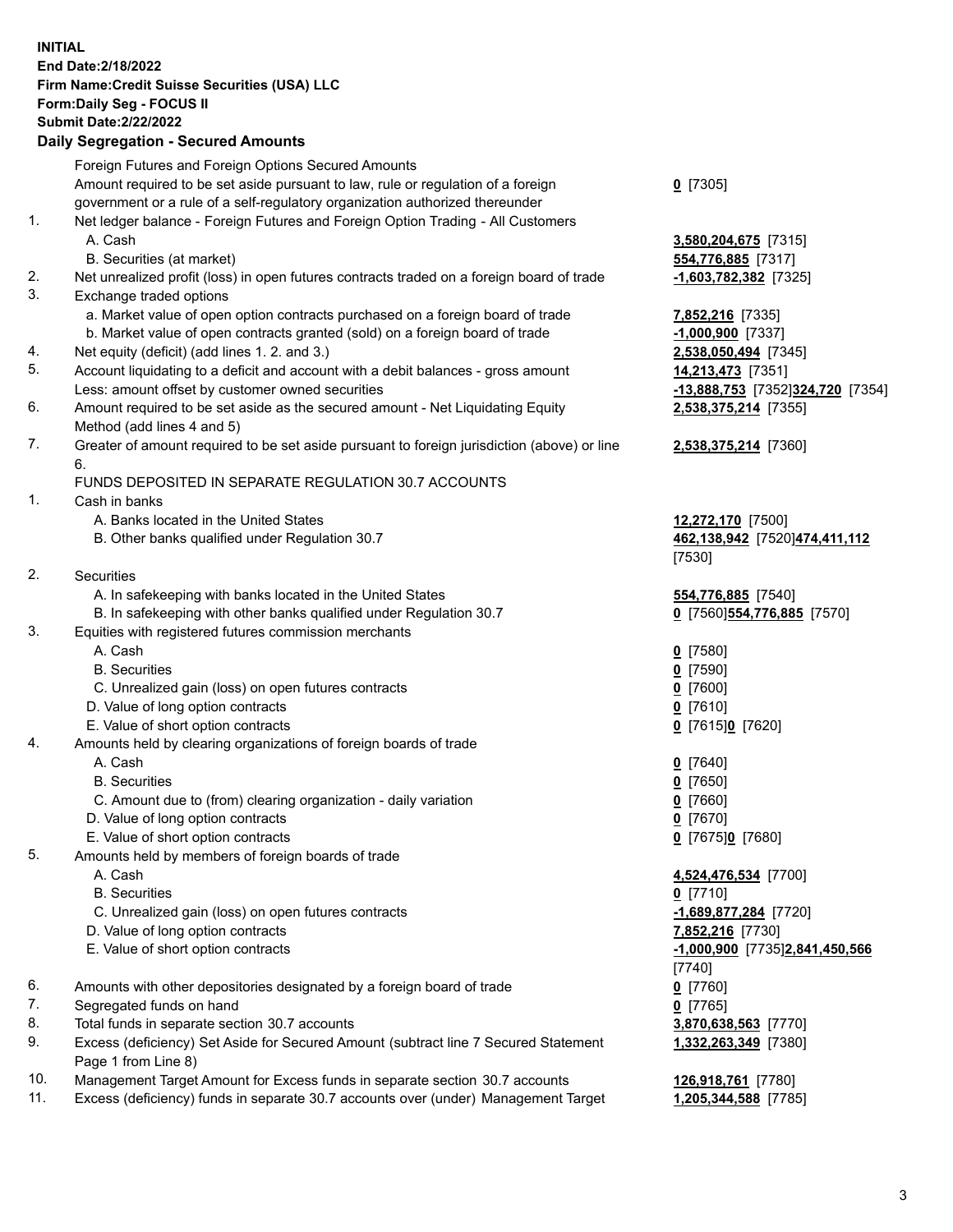| <b>INITIAL</b> | End Date: 2/18/2022<br>Firm Name: Credit Suisse Securities (USA) LLC<br>Form: Daily Seg - FOCUS II |                                           |
|----------------|----------------------------------------------------------------------------------------------------|-------------------------------------------|
|                | <b>Submit Date:2/22/2022</b>                                                                       |                                           |
|                | Daily Segregation - Segregation Statement                                                          |                                           |
|                | SEGREGATION REQUIREMENTS(Section 4d(2) of the CEAct)                                               |                                           |
| 1.             | Net ledger balance                                                                                 |                                           |
|                | A. Cash                                                                                            | 1,332,724,659 [7010]                      |
|                | B. Securities (at market)                                                                          | 752,440,556 [7020]                        |
| 2.             | Net unrealized profit (loss) in open futures contracts traded on a contract market                 | <u>-113,273,855</u> [7030]                |
| 3.             | Exchange traded options                                                                            |                                           |
|                | A. Add market value of open option contracts purchased on a contract market                        | 92,272,105 [7032]                         |
|                | B. Deduct market value of open option contracts granted (sold) on a contract market                | $-66, 235, 486$ [7033]                    |
| 4.             | Net equity (deficit) (add lines 1, 2 and 3)                                                        | 1,997,927,979 [7040]                      |
| 5.             | Accounts liquidating to a deficit and accounts with                                                |                                           |
|                | debit balances - gross amount                                                                      | 7,274,863 [7045]                          |
|                | Less: amount offset by customer securities                                                         | $-6,939,021$ [7047]335,842 [7050]         |
| 6.             | Amount required to be segregated (add lines 4 and 5)                                               | 1,998,263,821 [7060]                      |
|                | FUNDS IN SEGREGATED ACCOUNTS                                                                       |                                           |
| 7.             | Deposited in segregated funds bank accounts                                                        |                                           |
|                | A. Cash                                                                                            | 398,160,604 [7070]                        |
|                | B. Securities representing investments of customers' funds (at market)                             | $0$ [7080]                                |
|                | C. Securities held for particular customers or option customers in lieu of cash (at                | 601,066,983 [7090]                        |
|                | market)                                                                                            |                                           |
| 8.             | Margins on deposit with derivatives clearing organizations of contract markets                     |                                           |
|                | A. Cash                                                                                            | 980,968,427 [7100]                        |
|                | B. Securities representing investments of customers' funds (at market)                             | $0$ [7110]                                |
|                | C. Securities held for particular customers or option customers in lieu of cash (at                | 151,373,573 [7120]                        |
| 9.             | market)                                                                                            |                                           |
| 10.            | Net settlement from (to) derivatives clearing organizations of contract markets                    | 24,005,473 [7130]                         |
|                | Exchange traded options<br>A. Value of open long option contracts                                  |                                           |
|                | B. Value of open short option contracts                                                            | 92,272,105 [7132]<br>$-66,235,486$ [7133] |
| 11.            | Net equities with other FCMs                                                                       |                                           |
|                | A. Net liquidating equity                                                                          | 163,291 [7140]                            |
|                | B. Securities representing investments of customers' funds (at market)                             | $0$ [7160]                                |
|                | C. Securities held for particular customers or option customers in lieu of cash (at                | $0$ [7170]                                |
|                | market)                                                                                            |                                           |
| 12.            | Segregated funds on hand                                                                           | $0$ [7150]                                |
| 13.            | Total amount in segregation (add lines 7 through 12)                                               | 2,181,774,970 [7180]                      |
| 14.            | Excess (deficiency) funds in segregation (subtract line 6 from line 13)                            | 183,511,149 [7190]                        |
| 15.            | Management Target Amount for Excess funds in segregation                                           | 99,913,191 [7194]                         |
| 16.            | Excess (deficiency) funds in segregation over (under) Management Target Amount                     | 83,597,958 [7198]                         |
|                | <b>Excess</b>                                                                                      |                                           |